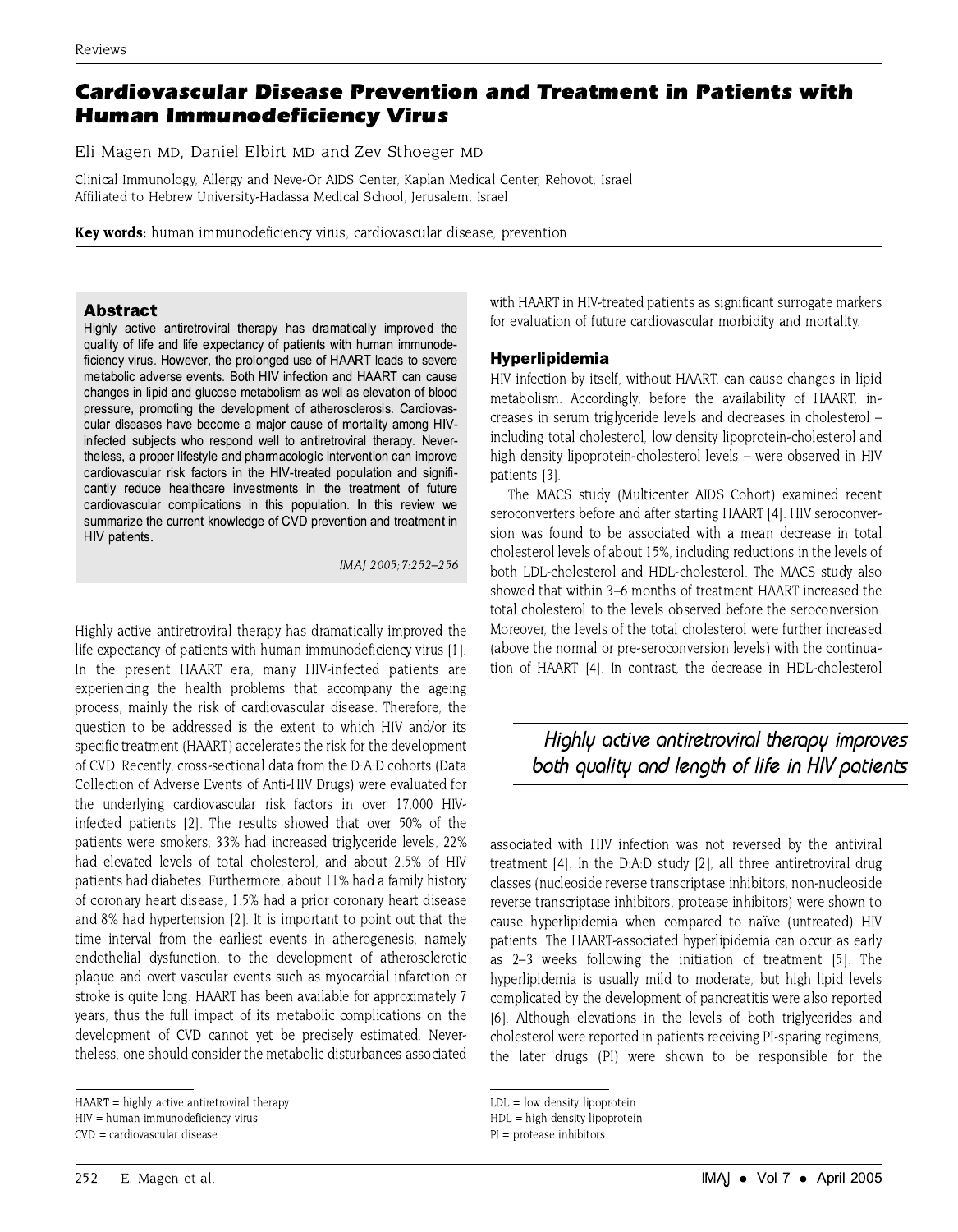development of hyperlipidemia in most cases [2]. The exact mechanism(s) by which the PI drugs cause hyperlipidemia are not known. It was suggested that the later drugs could, in vive, bind and disturb the activity of specific regulatory lipid-binding proteins [5]. Various studies demonstrated differences in both the rate and the magnitude of the hyperlipidemia following treatment with different PI agents [7]. Ritonavir, saguinavir, and lopinavir were shown to cause hyperlipidemia, whereas atazanavir appears to be the least likely to cause lipid abnormalities [7,8]. Moreover, in the BMS AI424-044 study, patients who were switched from nelfinavir to atazanavir demonstrated significant decreases in cholesterol and triglyceride levels [9]. The most significant elevations of blood lipids have been observed with lopinavir/ritonavir treatment (also known as LPV/r) [10.11].

Other HAART drugs, in addition to PIs, can also influence lipid levels. Among the NNRTIs, both nevirapine and efavirenz have been associated with an increase in total and LDL-cholesterol, but in contrast to the PIs the later drugs increase rather than decrease the levels of HDL-cholesterol [12]. Nevirapine is associated with a better total cholesterol:HDL-cholesterol ratio in comparison to efavirenz [12]. Among the NRTI drugs, stavudine significantly increased total cholesterol and triglyceride levels [13].

### Impaired glucose tolerance and diabetes mellitus

Abnormalities in glucose metabolism (insulin resistance, hyperglycemia, diabetes mellitus) are of concern, since persistently high blood glucose levels are associated with an increased risk for cardiovascular disease. The prevalence of insulin resistance in patients receiving PI therapy is estimated to be 25–62% [14]. Abnormalities related to impaired glucose tolerance can occur as early as 2 weeks after the initiation of the therapy and have been related mainly to the use of PI medications. The mechanism for HIVassociated diabetes involved both pancreatic B cell dysfunction and peripheral insulin resistance [15]. However, it appears that peripheral insulin resistance has a major role in the development of diabetes in HIV patients [15]. In addition, PIs were shown to affect the conversion of pro-insulin to insulin [14,15]. Moreover, recent studies demonstrated that PI medications interfere with glucose uptake receptors (GLUT 4, located on adipocytes and myocytes; GLUT 2, located on pancreatic islet cells) [16]. Unlike other PIs, atazanavir does not impair glucose tolerance and does not induce insulin resistance. In a randomized, double-blind, placebo-controlled, two-period crossover study, atazanavir had no effect on insulin sensitivity, insulin-mediated glucose disposal rates or the mean glycolic storage rate, whereas lopinavir/ritonavir treatment demonstrated significant impairment in glucose tolerance [17].

Insulin sensitizers, such as metformin [18], rosiglitazone [19] and pioglitazone [20], were shown to decrease insulin resistance in HIV patients treated with PIs, although the above metabolic disturbances did not return to normal. Moreover, treatment with

rosiglitazone was associated with worsening of hypertriglyceridemia [21].

## **Arterial hypertension**

Elevated blood pressure has been observed in HIV patients treated with HAART and may coexist with other metabolic disturbances, such as diabetes mellitus, hyperlipidemia and lipodystrophy [22]. It was recently shown that hypertension in HIV patients on HAART is linked to insulin resistance as part of the metabolic syndrome X  $[23]$ .

## Accelerated atherosclerosis, cardiovascular and cerebrovascular diseases

Lipid abnormalities, insulin resistance and arterial hypertension are all risk factors for the development of premature atherosclerosis in HIV patients. In addition, the chronic inflammation process associated with HIV infection, particularly the increased levels of C-reactive protein and pro-inflammatory cytokines [24], may also play a role in atherogenesis. Recently, Dressman et al. [25] demonstrated that PIs promote atherosclerosis lesions independent of dyslipidemia by increasing the CD36 gene expression on macrophages.

HAART is independently associated with a relative increased risk of 26% for myocardial infarction per year of exposure during the first 4-6 years of treatment [26]. Mary-Krause and colleagues [27] updated a prior report of hospitalizations for myocardial infarction

Prolonged use of HAART may cause severe metabolic adverse effects, mainly hyperlipidemia, hyperglycemia, and the development of atherosclerosis and cardiovascular diseases

among HIV-infected patients and found an increased risk of myocardial infarction in their HIV-infected cohort after 18 months of PI therapy. Using equations based on the Framingham cohort data, Gandy and co-workers [28] demonstrated an increased rate of myocardial infarction among HIV patients receiving PIs, that was associated with the duration of therapy.

Taken together, HIV patients - especially those treated with PIbased HAART medications - are at increased risk for the early development of cardiovascular disease, including coronary heart [29] and cerebrovascular [30] diseases. Thus, all known risk factors should be carefully controlled in HIV patients by both primary and secondary prevention [31.32].

## **Cardiovascular disease prevention and** treatment in HIV patients

To reduce cardiovascular risk in HIV patients, both non-pharmacologic and pharmacologic interventions should be used. Nonpharmacologic interventions include measures such as smoking cessation, diet modification and increased exercise. The Cardio-

 $NNRTI = non-nucleoside$  reverse transcriptase inhibitors

NRTI = nucleoside reverse transcriptase inhibitors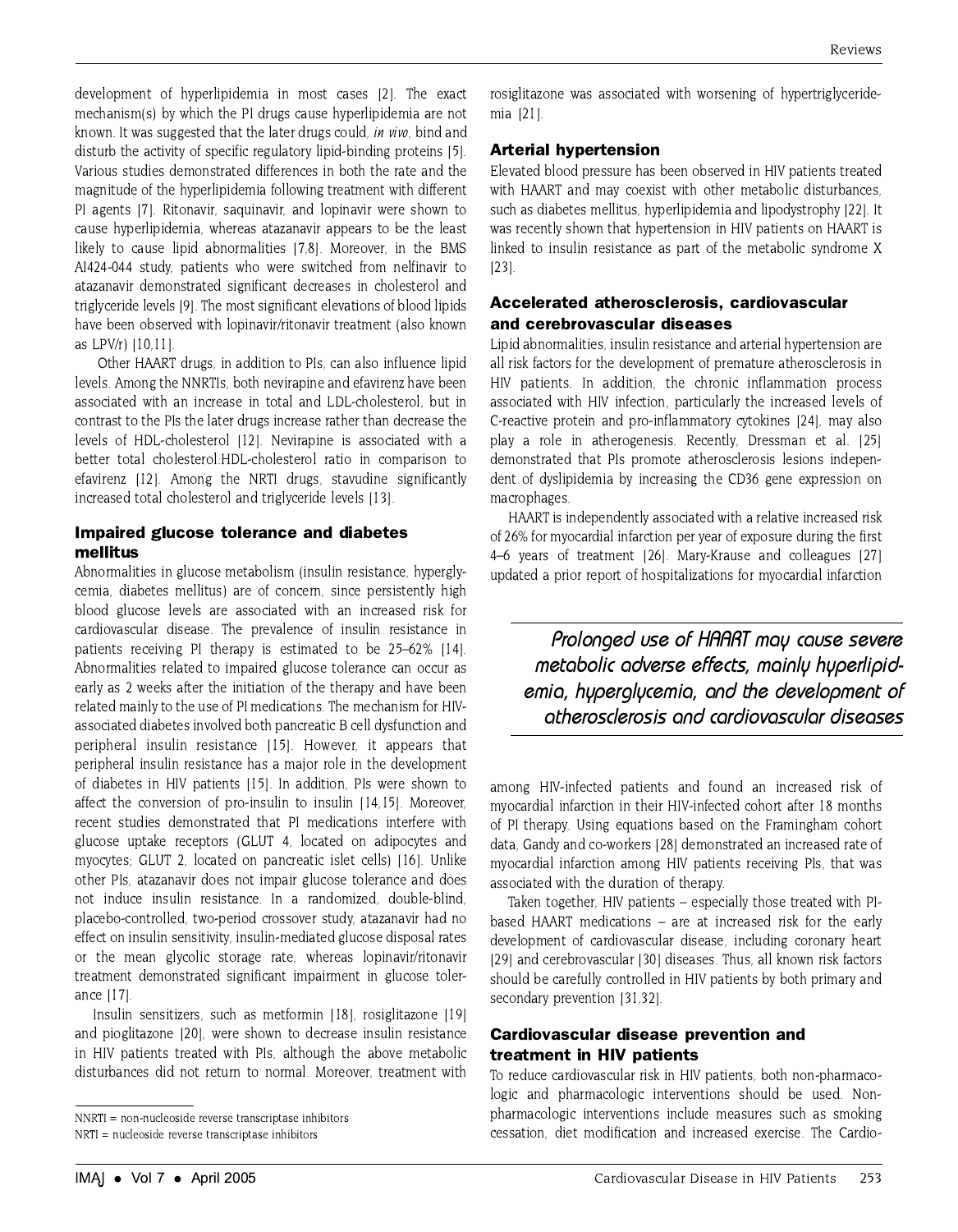vascular Disease Focus Group of the ACTG (AIDS Clinical Trials Group) published recommendations for the management of lipid abnormalities in HIV-associated dyslipidemia [33]. The ACTG Cardiovascular Subcommittee recommended a three-step guideline to gauge heart disease risk in patients with HIV infection:

- 1. Count the number of cardiovascular disease risk factors that modify the National Cholesterol Education Program (NCEP) LDL goals. The risk factors are: a) cigarette smoking, b) systolic blood pressure of 140 mmHg or higher, or treatment with antihypertensives, c) HDL below 40 mg/dl, d) coronary heart disease in a first-degree male relative under 55 years old or a first-degree female relative under 65 years old, and e) age over 45 years for men and over 55 years for women.
- 2. Test fasting lipids before starting any antiretrovirals and then monitor lipid levels for 3 to 6 months.
- 3. If a person has two or more risk factors, estimate their 10 year risk for heart attack or cardiac death with an online risk assessment tool: http://hin.nhlbi.nih.gov/atpiii/calculator.asp.

After determining the risk category, identify the LDL-C goals as demonstrated in Table 1.

Other potential factors that can contribute to the development of hyperlipidemia, such as hypogonadism, hypothyroidism, liver or kidney disease, and alcohol abuse, should also be evaluated and addressed. The potential lipid-modifying effects of other drugs, including glucocortioids, beta-blockers, thiazide diuretics, thyroid preparations and hormonal agents such as androgens, progestins and estrogens, should also be considered.

The ACTG Cardiovascular Subcommittee then proposes a general approach to controlling lipid disorders in HIV patients:

- 1. Address modifiable risk factors such as diet, exercise and smoking.
- 2. If lipids remain above the threshold levels [Table 1] despite vigorous lifestyle interventions, consider altering antiretroviral therapy or lipid-lowering drugs.
- 3. If lipid-lowering drugs are indicated, consider treatment with statins. Statins other than pravastatin (Lipidal $\mathcal{B}$ ) or atorvastatin (Lipitor®) should be avoided due to unfavorable pharmacologic interactions with antiretroviral agents.
- 4. If lipid-lowering drugs are necessary, and if triglycerides levels are above 500 mg/dl, consider treatment with bezafibrate (Bezalip<sup>®</sup>) or fenofibrate (Tricor<sup>®</sup>).

It is clear that the best way to limit the need for additional interventions and/or medications is to choose a HAART that durably suppresses HIV but also has the lowest risk of triggering metabolic disturbances. Once established, the metabolic syndrome may be a vicious, self-perpetuating cycle with limited treatment options [34]. At this stage, removing the trigger for the metabolic disturbances  $-$  i.e., PI drugs  $-$  may not lead to its reversal. Thus, it is critical to avoid development of the metabolic syndrome. Since the new-generation antiretroviral medications have an equal (or near equal) potency in HIV suppression, cardiovascular risk factors should be a priority in constructing and choosing the HAART medications.

Several studies have investigated and compared the impact of various boosted and unboosted PIs on lipid levels. LPV/r-based

|          |  |  | Table 1. Recommendations for treatment of hypercholesterolemia in HIV |  |
|----------|--|--|-----------------------------------------------------------------------|--|
| patients |  |  |                                                                       |  |

|                                                          |          | LDL-C level (mg/dl) |                 |  |
|----------------------------------------------------------|----------|---------------------|-----------------|--|
|                                                          | Initiate |                     | Consider        |  |
|                                                          |          | therapeutic         | drug            |  |
| <b>Risk category</b>                                     | Goal     | lifestyle change    | therapy         |  |
| Coronary heart disease<br>or risk equivalent             | < 100    | $\geq 100$          | $>130*$         |  |
| 2 or more risk factors and 10 year<br>risk of 10-20%     | < 130    | $\geqslant$ 130     | $\geqslant$ 130 |  |
| 2 or more risk factors and 10 year<br>risk less than 10% | < 130    | $\geq$ 130          | $\geq 160$      |  |
| 0 to 1 risk factors                                      | <160     | $\geqslant$ 160     | $\geq 190**$    |  |

For LDL-C of 100-129 mg/dl, drug therapy is optional; consider treating HDL-C and triglyceride disorders

\*\* For an LDL-C of 160-189 mg/dl, drug therapy is optional.

HAART increased both total cholesterol and triglyceride levels to a significantly greater degree than other PI medications such as nelfinavir [10] or unboosted fosamprenavir [35], whereas fosamprenavir boosted with ritonavir leads to similar lipid abnormalities as did LPV/r in HIV-treated patients [8]. Recently, several studies demonstrated that the new PI drug atazanavir, unboosted or boosted with ritonavir, has a much safer metabolic profile (in terms of lipid levels and glucose intolerance) as compared to LPV/r [36.37] or even to the NNRTI efavirenz [38].

Protegse inhibitors are the main cause of metabolic sundrome

### **Summary**

Heart disease and stroke are the first and third leading causes of death in developed countries, respectively, accounting for nearly 40% of all deaths in the general population. Cardiovascular disease has become a major cause of mortality among HIV-infected subjects who respond well to antiretroviral therapy. The most frequent underlying causes of death in these patients are non-AIDS defining malignancies (19%), cardiovascular diseases (16%), liver failure (16%), AIDS-related illnesses (15%, mainly non-Hodgkin lymphoma), and suicide (11%) [39]. Among these causes of death, cardiovascular disease is the most easily preventable. Choosing the most metabolically favorable medications is the basis for this prevention. The main issues to consider at the time of initiation of HAART as first-line antiretroviral therapy are the potency and durability of HIV suppression and the tolerability of the regimen, both in terms of its simplicity or convenience and the likelihood of long-term toxicities. Metabolic disturbances and cardiovascular disease are one of the major and significant long-term and significant toxicities that should be considered before initiating HAART. Table 2 summarizes the metabolic and cardiovascular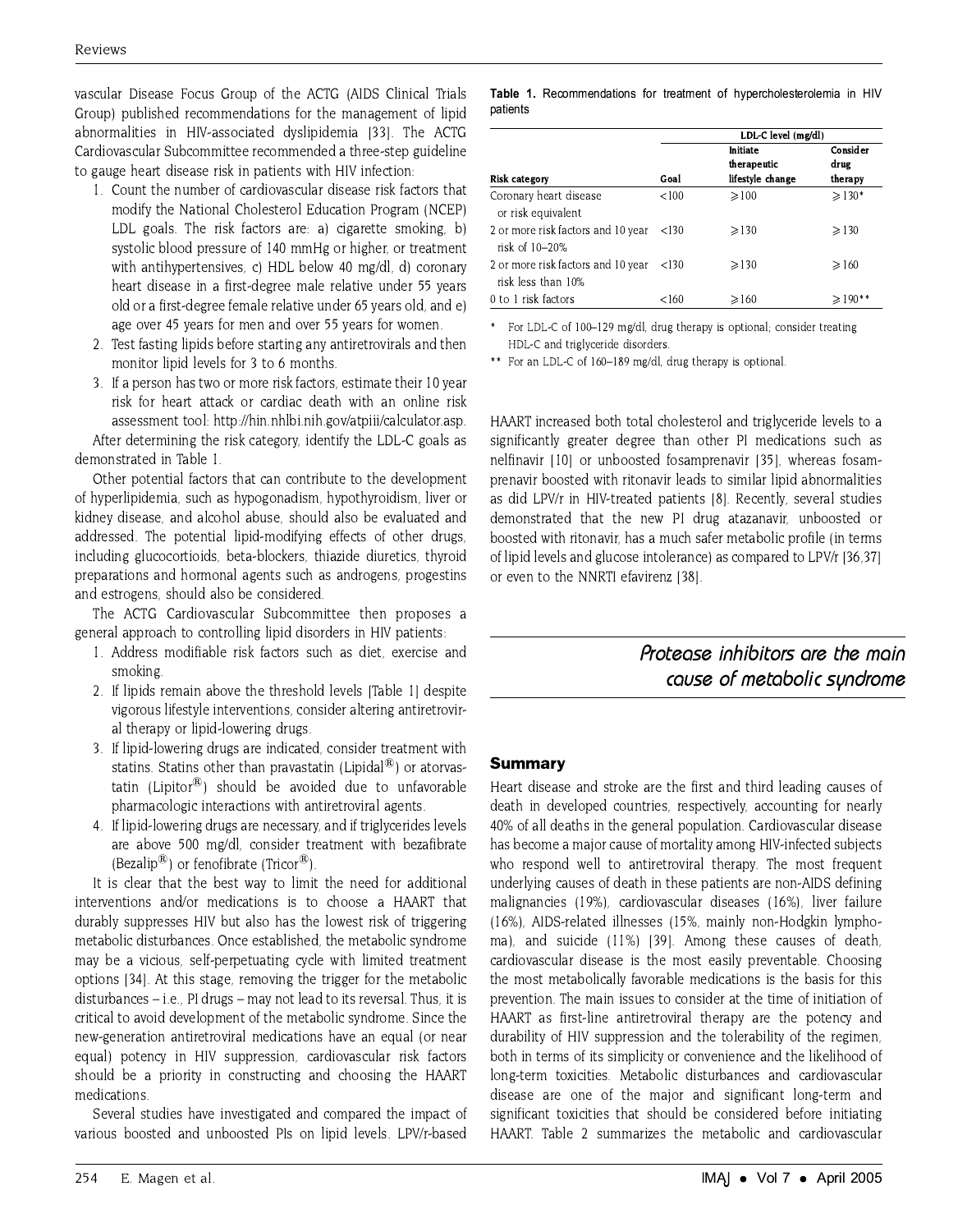Table 2. Influence of antiretroviral drugs on the cardiovascular system

|             |             |                                | Glucose<br>intolerance/ |                 |
|-------------|-------------|--------------------------------|-------------------------|-----------------|
|             |             |                                | diabetes                | <b>Arterial</b> |
|             |             | Atherosclerosis Hyperlipidemia | mellitus                | hypertension    |
| PI          | PI > than   | ↑↑ Triglycerides               | L Glucose               | 1Blood          |
|             | NNRTI or    | ↑ LDL                          | metabolism              | pressure        |
|             | <b>NRTI</b> | T HDL                          | ↑ Insulin levels        |                 |
|             |             |                                | ↑ Insulin resistance    |                 |
|             |             |                                | ↓ Glucose               |                 |
|             |             |                                | metabolism              |                 |
| <b>NNRT</b> |             | ↑ Triglycerides                |                         |                 |
|             |             | î ldl                          |                         |                 |
|             |             | may increase HDL               |                         |                 |
|             |             | level                          |                         |                 |
|             |             | (nevirapine)                   |                         |                 |
| <b>NRTI</b> |             | ↑ Triglycerides                |                         |                 |
|             |             | (stavudine)                    |                         |                 |

effects of different antiretroviral drugs. Primary and secondary prevention, including lifestyle interventions and pharmacologic treatments, can improve cardiovascular risk factors, thereby reducing morbidity, mortality and healthcare investments in HIV patients.

#### **References**

- 1. Palella FJ Jr, Delaney KM, Moorman AC, et al. Declining morbidity and mortality among patients with advanced human immunodeficiency virus infection. N Engl | Med 1998:338:853-60.
- $2.$ Friis-Moller N. Weber R. Reiss P. et al. for the DAD study group. Cardiovascular disease risk factors in HIV patients - association with antiretroviral therapy. Results from the D:A:D Study. AIDS 2003;17:1179-93
- $\overline{3}$ Grunfeld C. Pang M. Doerrler W. Shigenaga JK. Jensen P. Feingold KR. Lipids, lipoproteins, triglyceride clearance, and cytokines in human immunodeficiency virus infection and the acquired immunodeficiency syndrome. J Clin Endocrinol Metab 1992;74:1045-52.
- $4.$ Riddler SA, Smit E, Cole SR, et al. Impact of HIV infection and HAART on serum lipids in men. JAMA 2003;289:2978-82.
- $5<sub>1</sub>$ Carr A, Samaras K, Chisolm DJ, Cooper DA. Pathogenesis of HIV-1 protease-inhibitor associated peripheral lipodystrophy, hyperlipidemia, and insulin resistance. Lancet 1998:351:1881-3.
- Perry RC, Cushing HE, Deeg MA, Prince MJ. Ritonavir, triglycerides and 6. pancreatitis. Clin Infect Dis 1999;28:161-2.
- $7^{\circ}$ Mirete G, Masia M, Gutierrez F, Mora A, Escolano C, Maestre A. Acute pancreatitis as a complication of ritonavir therapy in a patient with AIDS. Eur J Clin Microb Infect Dis 1998;17:810-11.
- Sanne I, Piliero P, Squires K, Thiry A, Schnittman S, for the AI424-007 8 Clinical Trial Group. Results of a phase 2 clinical trial at 48 weeks (AI424-007): a dose-ranging, safety, and efficacy comparative trial of atazanavir at three doses in combination with didanosine and stavudine in antiretroviral-naive subjects. J Acquir Immune Defic Syndr 2003;32:18-29.
- 9. Murphy R, Pokrovsky V, Rozenbaum W. Long-term efficacy and safety of atazanavir with stavudine and lamivudine in patients previously treated with nelfinavir or ATV: 108-week results of BMS study 008/044. Program and abstracts of the 10th Conference on Retroviruses and Opportunistic Infections, 10-14 February 2003, Boston. Abstract 555
- 10. Walmsley S, Bernstein B, King M, et al., for the M98-863 Study Team. Lopinavir-ritonavir versus nelfinavir for the initial treatment of HIV infection. N Engl J Med 2002;346:2039-46.
- 11. Badiou S, Merle De Boever C, et al. Decrease in LDL size in HIV-positive adults before and after lopinavir/ritonavir-containing regimen: an index of atherogenicity? Atherosclerosis 2003;168(1):107-13.
- 12. van Leth F, Phanuphak P, Ruxrungtham K, et al., for the 2NN Study team. Lipid changes in a randomized comparative trial of first-line antiretroviral therapy with regimens containing either nevirapine alone, efavirenz alone or both drugs combined, together with stavudine and lamivudine (2NN Study). Lancet 2004;17;363(9417):1253-63.
- 13. Gallant JE, Staszewski S, Pozniak AL, et al., for the 903 Study Group. Efficacy and safety of tenofovir DF (TDF) versus stavudine (d4T) when used in combination with lamivudine and efavirenz in antiretroviral naove patients: 96-week preliminary interim results. JAMA 2004;14;  $292(2):191-201.$
- 14. Walli R, Herfort O, Michl GM, et al. Treatment with protease inhibitors associated with peripheral insulin resistance and impaired glucose tolerance in HIV-1 infected patients. AIDS 1998;12:F167-73
- 15. Brown T. Cole SR. Li X. Prevalence and incidence of pre-diabetes and diabetes in the Multicenter AIDS Cohort Study. Program and abstracts of the 11th Conference on Retroviruses and Opportunistic Infections, 8-11 February 2004, San Francisco. Abstract 73.
- 16. Murata H, Hruz PW, Mueckler M. Indinavir inhibits the glucose transporter isoform Glut4 at physiologic concentrations. AIDS 2002;16:859-63.
- 17. Noor M, Grasela D, Parker R. The effect of atazanavir vs lopinavir/ritonavir on insulin-stimulated glucose disposal rate in healthy subjects. Program and abstracts of the 11th Conference on Retroviruses and Opportunistic Infections, 8-11 February 2004, San Francisco. Abstract 702.
- 18. Hadigan C, Corcoran C, Basgoz N, Davis B, Sax P, Grinspoon S. Metformin in the treatment of HIV lipodystrophy syndrome: a randomized controlled trial. JAMA 2000;284:472-7.
- 19. Gelato MC, Mynarcik DC, Quick JL, et al. Improved insulin sensitivity and body fat distribution in HIV-infected patients treated with rosiglitazone: a pilot study. J Acquir Immune Defic Syndr 2002;31:163-70
- 20. Calmy A, Hirschel B, Hans D, Karsegard VL, Meier CA. Glitazones in lipodystrophy syndrome induced by highly active antiretroviral therapy. AIDS 2003:17:770-2.
- 21. Carr A, Workman C, Carey D, et al., for the Rosey investigators. Rosiglitazone for the treatment of HIV lipodystrophy: a double-blind, placebo-controlled 48-week trial. Lancet 2004;363(9407):429-38
- 22. Cattelan AM, Trevenzoli M, Naso A, Meneghetti F, Cadrobbi P. Severe hypertension and renal atrophy associated with indinavir. Clin Infect Dis 2000:30:619-21.
- 23. Gazzaruso C, Bruno R, Garzaniti A, et al. Hypertension among HIV patients: prevalence and relationships to insulin resistance and metabolic syndrome. J Hypertens 2003;21(7):1377-82.
- 24. Jahoor F, Gazzard B, Phillips G, et al. The acute-phase protein response to human immunodeficiency virus infection in human subjects. Am I Physiol 1999;276:E1092-8.
- 25. Dressman J, Kincer J, Matveev SV, et al. HIV protease inhibitors promote atherosclerotic lesion formation independent of dyslipidemia by increasing CD36-dependent cholesteryl ester accumulation in macrophages. J Clin Invest 2003;111(3):389-97.
- 26. Friis-Moller N, Sabin CA, Weber R, et al., for the Data Collection on Adverse Events of Anti-HIV Drugs (DAD) Study Group. Combination antiretroviral therapy and the risk of myocardial infarction. N Engl J Med 2003;349(21):1993-2003.
- 27. Mary-Krause M, Cotte L, Simon A, Partisani M, Costagliola D; and the Clinical Epidemiology Group from the French Hospital Database. Increased risk of myocardial infarction with duration of protease inhibitor therapy in HIV-infected men. AIDS 2003;21;17(17):2479-86.
- 28. Grundy SM, Pasternak R, Greenland P, Smith S Jr, Fuster V. Assessment of cardiovascular risk by use of multiple-risk-factor assessment equations: a statement for healthcare professionals from the American Heart Association and the American College of Cardiology. Circulation 1999:100:1481-92.